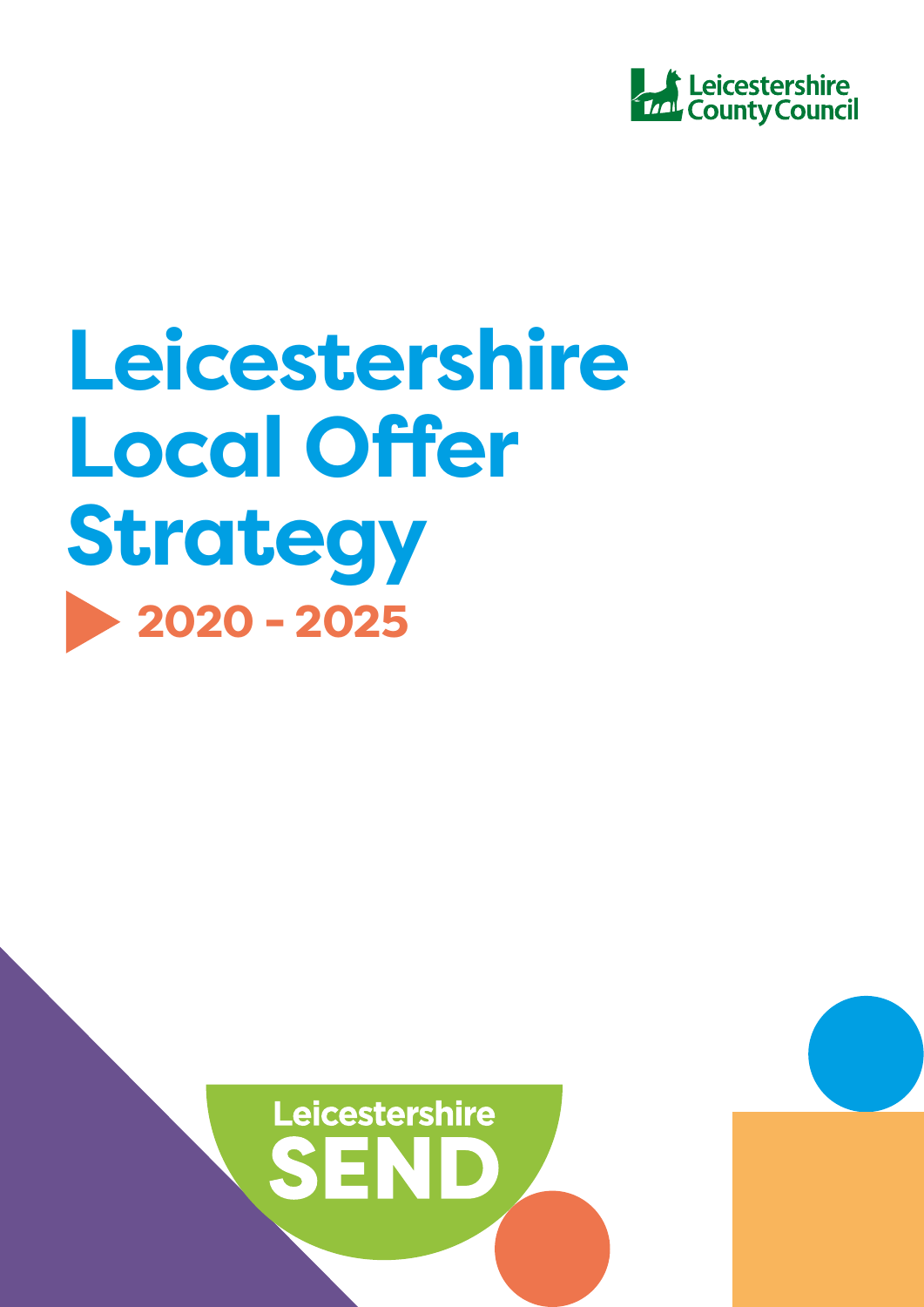

# **Our Vision**

For all children and young people with special educational needs and their families to be able to access the information and support they need at the right time in Leicestershire so they achieve well in their education, participate and be involved in their communities and lead happy, safe and fulfilled lives.

The Local Offer brings together in one place information about health, education and social care for:

- $\triangleright$  children and young people from birth to 25 years old who have a special educational need or disability (SEND)
- $\triangleright$  parents and carers of children with SEND
- $\blacktriangleright$  professionals working in health, care and education
- $\triangleright$  providers of services for children and young people

The Local Offer is a statutory obligation which is underpinned by the SEND Code of Practice (2014) which states that

Local Area's **must** publish a Local Offer, setting out in one place information about provision they expect to be available across education, health and social care for children and young people in their area who have SEN or are disabled, including those who do not have Education, Health and Care (EHC) plans.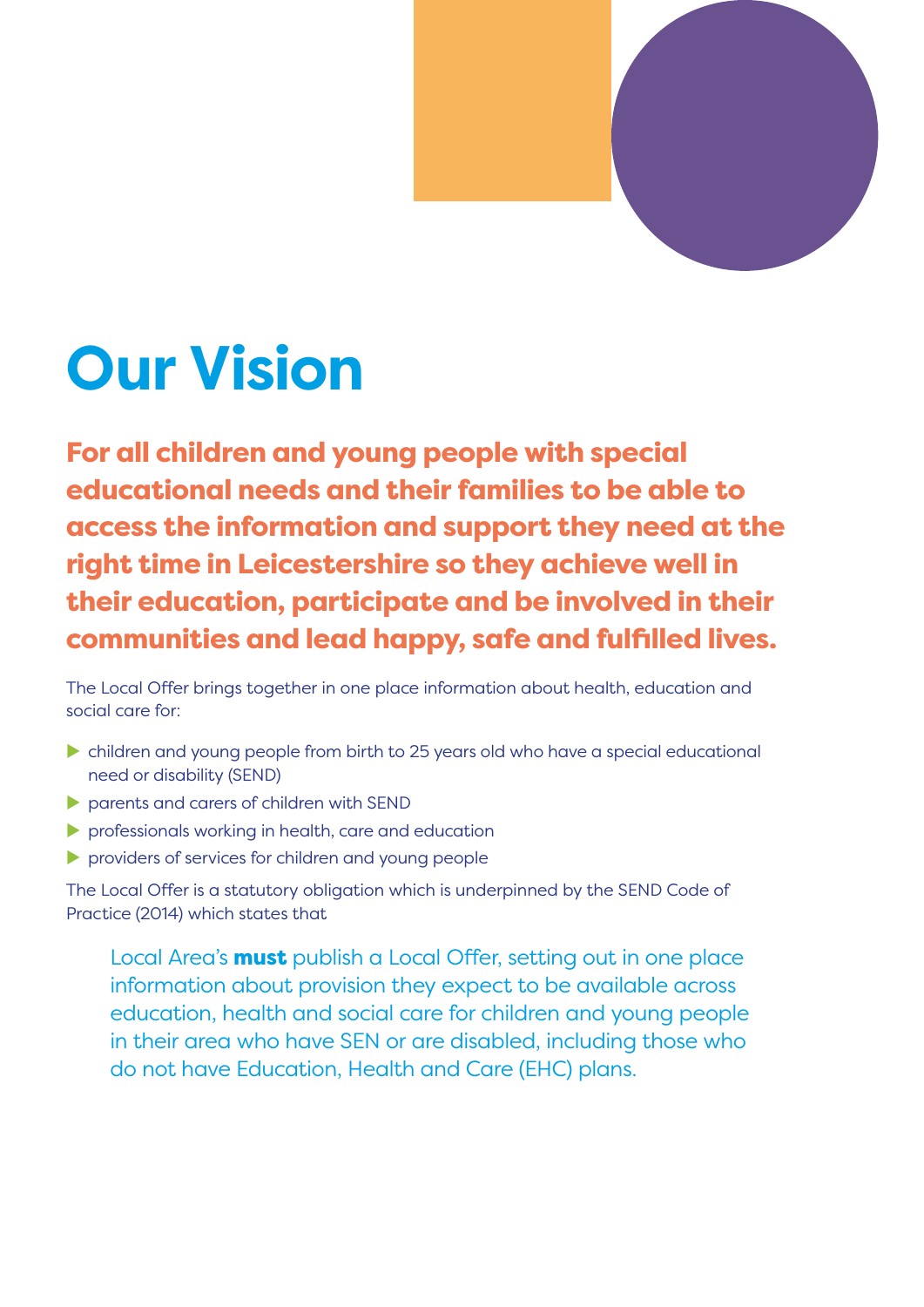## **What do we know and what have we heard?**

We know from families and young people that our Local Offer website can sometimes be hard to navigate and we are constantly trying to improve. However, we also know from families that we have many positive elements of our Local Offer that work. This includes the Local Offer Facebook page, our Locality Local Offer Roadshows and the SEND News. These elements give families the opportunity to access our Local Offer in a way that goes beyond a website.

In an independent review carried out of 148 Local Authority Local Offer websites in September 2020, Leicestershire was proudly ranked 1st place in the UK in terms of accessibility achieving over 99% in user testing. This means our website is accessible for all users, including people with disabilities, using old or unusual technology and people with poor internet access.

During February 2020 a survey held by the Parent Carer Forum 78% of the 70 parents who answered didn't know about the Local Offer Website and of 127 parent carers that responded; 48% answered yes they found what they were looking for and 44% answered no. 74% of the 74 parents that answered said they find the Local Offer Roadshows useful.

We are proud that Leicestershire's Local Offer was identified as a strength during the Local Area SEND Inspection carried out by Ofsted and CQC during February 2020. The report stated:

"The local offer for children and young people with SEND provides extensive education, health and care guidance and information to support children and young people and their families. Area leaders work with families to ensure that information is relevant and well promoted. Data collected by leaders and by inspectors during the inspection suggests significant use of the local offer website, including through social media."

We also know from our Peer review which was carried out in 2016 that Leicestershire's Local Offer held the following content response percentages

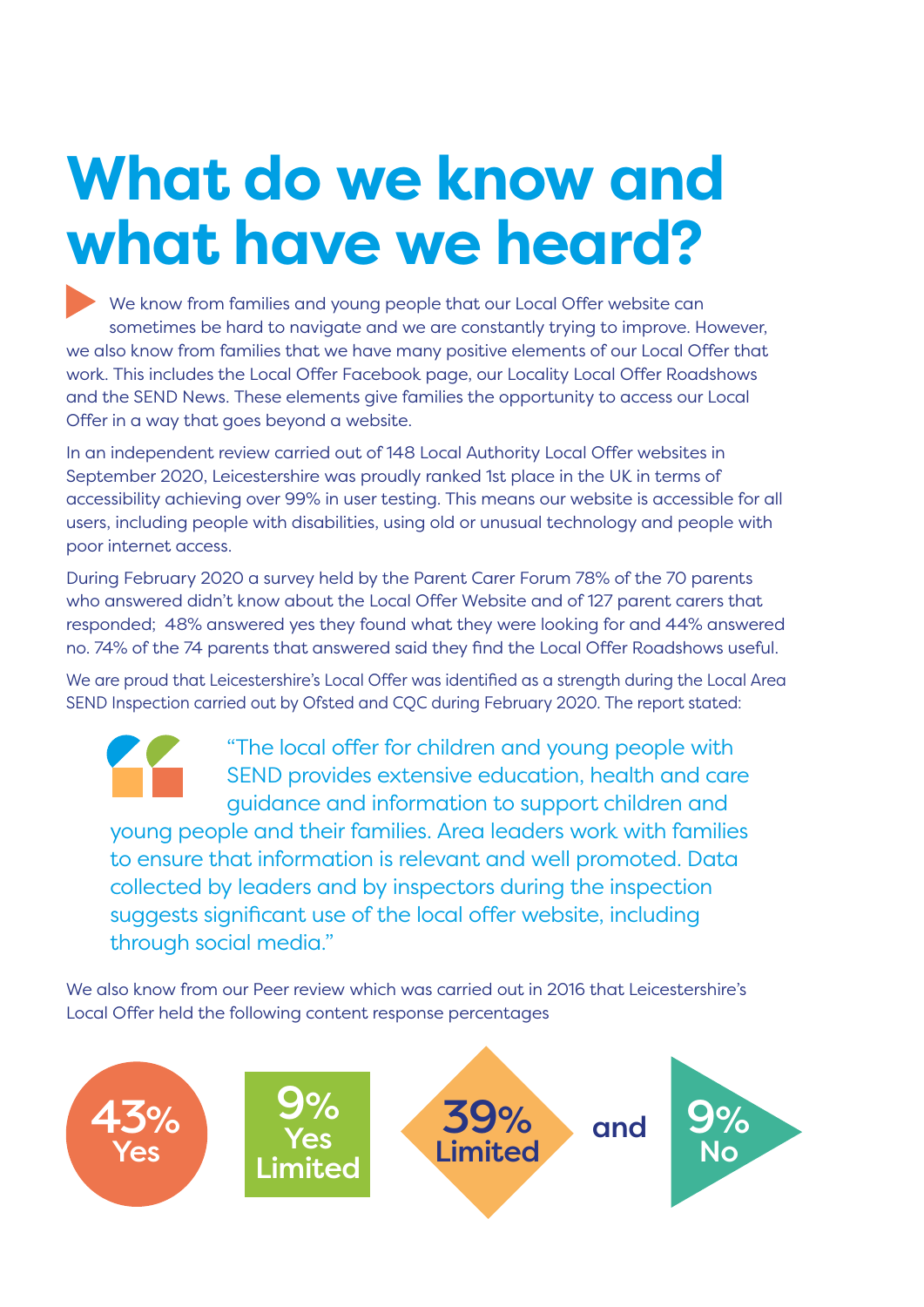# **What is our vision?**

We believe that every child or young person with a special educational need or disability and their families should be able to access relevant information and support they require at the right time. We hope that by getting it right for families at the right time – children and young people with special educational needs and disabilities can live fulfilled and as independent as possible lives.

The Department for Education state that The Local Offer should be collaborative, accessible and Comprehensive and in Leicestershire these are the key principles in which our Local Offer is built on.

The publication of the strategy comes at a time of unprecedented challenge for all services, compounded by the recent Coronavirus pandemic. During this time the Leicestershire's Local Offer swiftly further embraced the digital offer, continuously keeping families and services updated via our website and social media platforms.

#### **How will we know we have been successful?**

Due to the very nature of the Local Offer – success is fluid. For it to be successful it must be under constant development and improvement and never definitive. We will continue to use the following measures for our success and development underpinned by annual work plans:

- $\blacktriangleright$  Feedback from parent carers and young people
- **X Local Offer Roadshows feedback**
- $\triangleright$  Voice and feedback captured at consultation events
- Social media feedback and engagement
- $\blacktriangleright$  Analysis of our google analytics data
- $\blacktriangleright$  Newsletter sign up data
- $\blacktriangleright$  Inspection and peer review feedback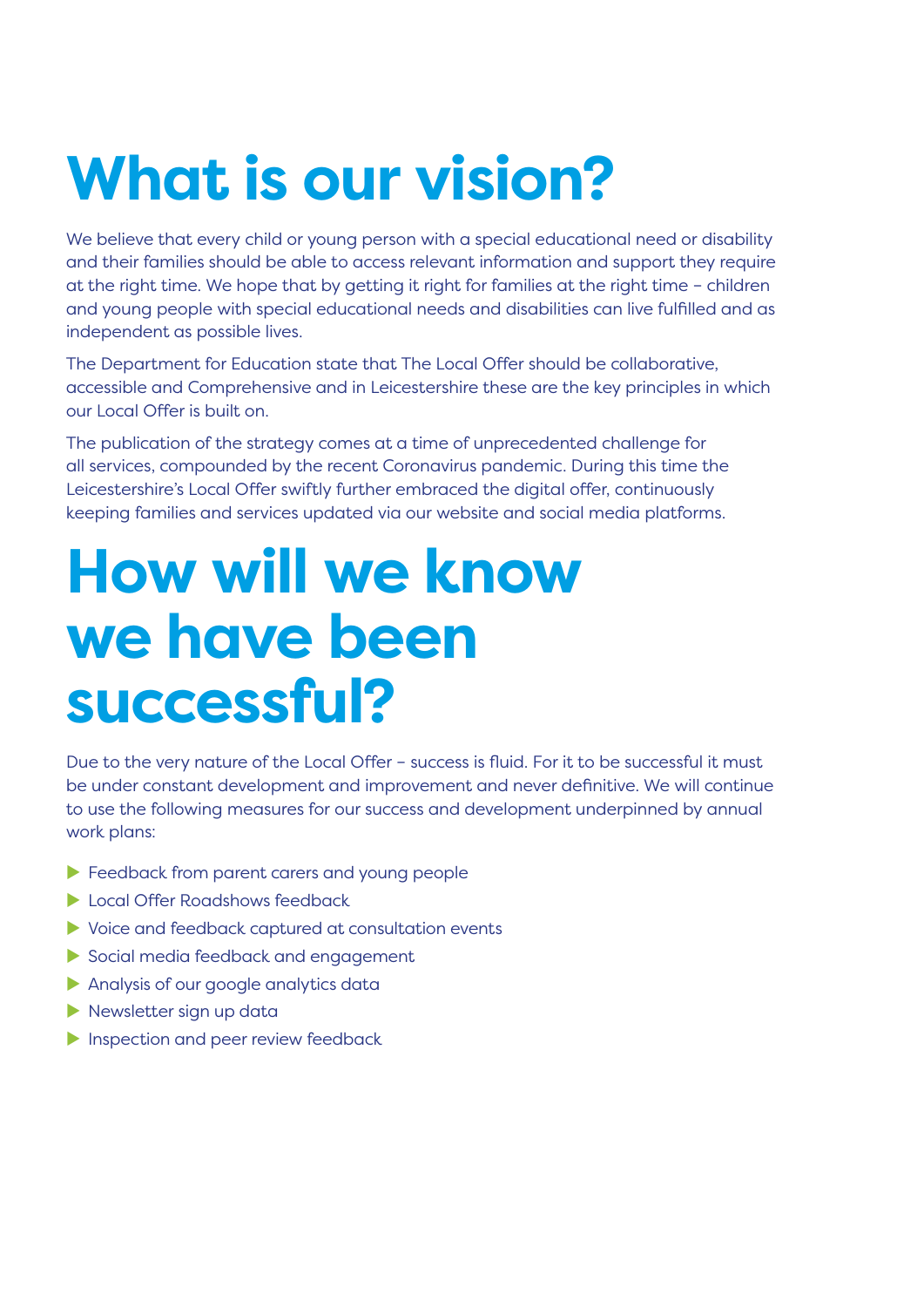

## **How will we do it?**

| <b>Collaborative</b>                                                                                                                                                                                                                                                                                                                         | <b>Accessible</b>                                                                                                                                                                                                                                                                                                                                                                     | <b>Comprehensive</b>                                                                                                                                                                                                                                                                                                                                                      |
|----------------------------------------------------------------------------------------------------------------------------------------------------------------------------------------------------------------------------------------------------------------------------------------------------------------------------------------------|---------------------------------------------------------------------------------------------------------------------------------------------------------------------------------------------------------------------------------------------------------------------------------------------------------------------------------------------------------------------------------------|---------------------------------------------------------------------------------------------------------------------------------------------------------------------------------------------------------------------------------------------------------------------------------------------------------------------------------------------------------------------------|
| We will:                                                                                                                                                                                                                                                                                                                                     | We will:                                                                                                                                                                                                                                                                                                                                                                              | We will:                                                                                                                                                                                                                                                                                                                                                                  |
| Coproduce and engage<br>with parents, carers and<br>young people including<br>the parent carer forum<br>and wider groups<br>Ensure a shared ownership<br>of the Local Offer across<br>education, health and<br>social care<br>Review and communicate<br>changes and<br>developments with<br>parents, carers and<br>children and young people | Ensure wide publicity of<br>the Local Offer<br>Visit each locality in<br>Leicestershire with the<br>Local Offer Roadshow bi-<br>annually. We will include<br>evening and weekend<br>events<br>Provide printed and<br>electronic copies of a<br>termly newsletter<br>Review and revisit content<br>on the website<br>Utilise digital technologies<br>such as video and social<br>media | Ensure information is<br>up to date by reviewing<br>annually<br>Ensure a breadth of<br>information which covers,<br>education, health and<br>social care<br>Recognise gaps and<br>encourage user feedback<br>on pages<br>Share information relevant<br>to our neighbouring<br>authorities<br>Interpret qualitative and<br>quantitative data to<br>inform our developments |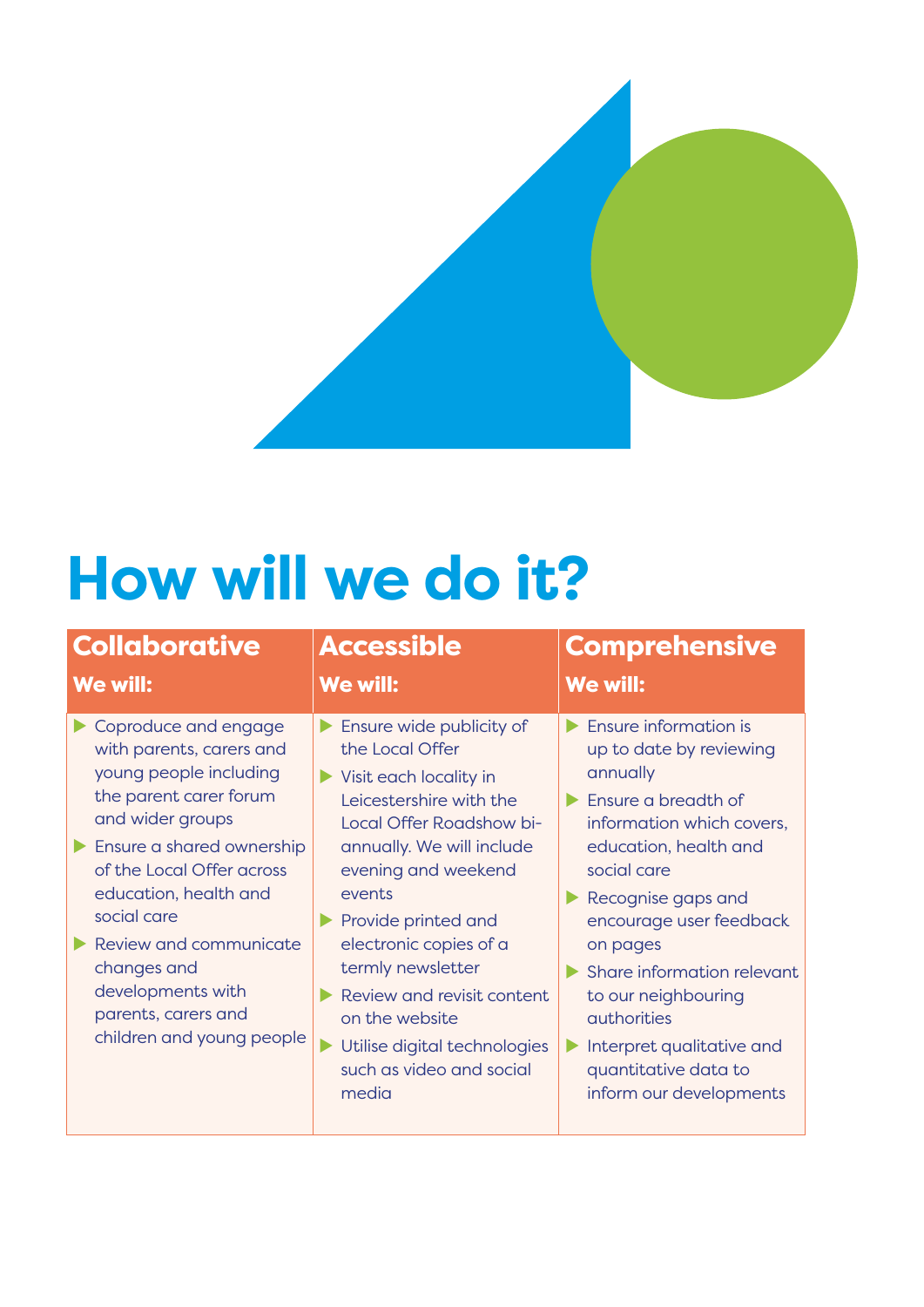# **Year One April 2020 - March 2021**

| <b>Deliverables</b>                                                                                                                                                                                | <b>Objectives</b>                                                                                                                                                                                                                                 | <b>Measures</b>                                                                                                                                                                                                                 |
|----------------------------------------------------------------------------------------------------------------------------------------------------------------------------------------------------|---------------------------------------------------------------------------------------------------------------------------------------------------------------------------------------------------------------------------------------------------|---------------------------------------------------------------------------------------------------------------------------------------------------------------------------------------------------------------------------------|
| <b>Engage with</b><br>parent carer<br>groups and young<br>people                                                                                                                                   | Hold 2 young people's sessions annually<br>Communicate changes in form of "You<br>said we did" at least annually<br>Parent carer representation at Local<br><b>Offer Steering group</b><br>PCF Annual survey<br>Create robust feedback mechanisms | 50 young people<br>Þ.<br>Annual report<br>$\blacktriangleright$<br>published<br>2 parent carer reps per<br>meeting<br>Survey results & Data                                                                                     |
| <b>Ensure wide</b><br>publicity of the<br><b>Local Offer</b>                                                                                                                                       | Embed departmental awareness of the<br><b>Local Offer</b><br>Leaflet distribution to departments<br>across LA and Health<br>Targeted Communications<br>Target seldom heard                                                                        | Recorded visits to<br>ь<br>Locality teams<br>$\blacktriangleright$ 1000 postcards<br>distributed<br>Half yearly campaign<br>Promotion at<br>$\blacktriangleright$<br>Fathers groups and<br>Youth provision in<br>Leicestershire |
| <b>Increase</b><br>service user<br>engagement with<br>Leicestershire's<br><b>Local Offer.</b><br><b>Including SEND</b><br><b>News sign up, web</b><br>page visits and<br><b>Facebook followers</b> | Increase web page visits by 20%<br>Targeted communications campaign to<br>increase newsletter sign up<br>Increase Facebook followers by 20%<br>Paid promotion of Facebook page                                                                    | Google analytics<br>Half yearly campaign<br>Facebook data                                                                                                                                                                       |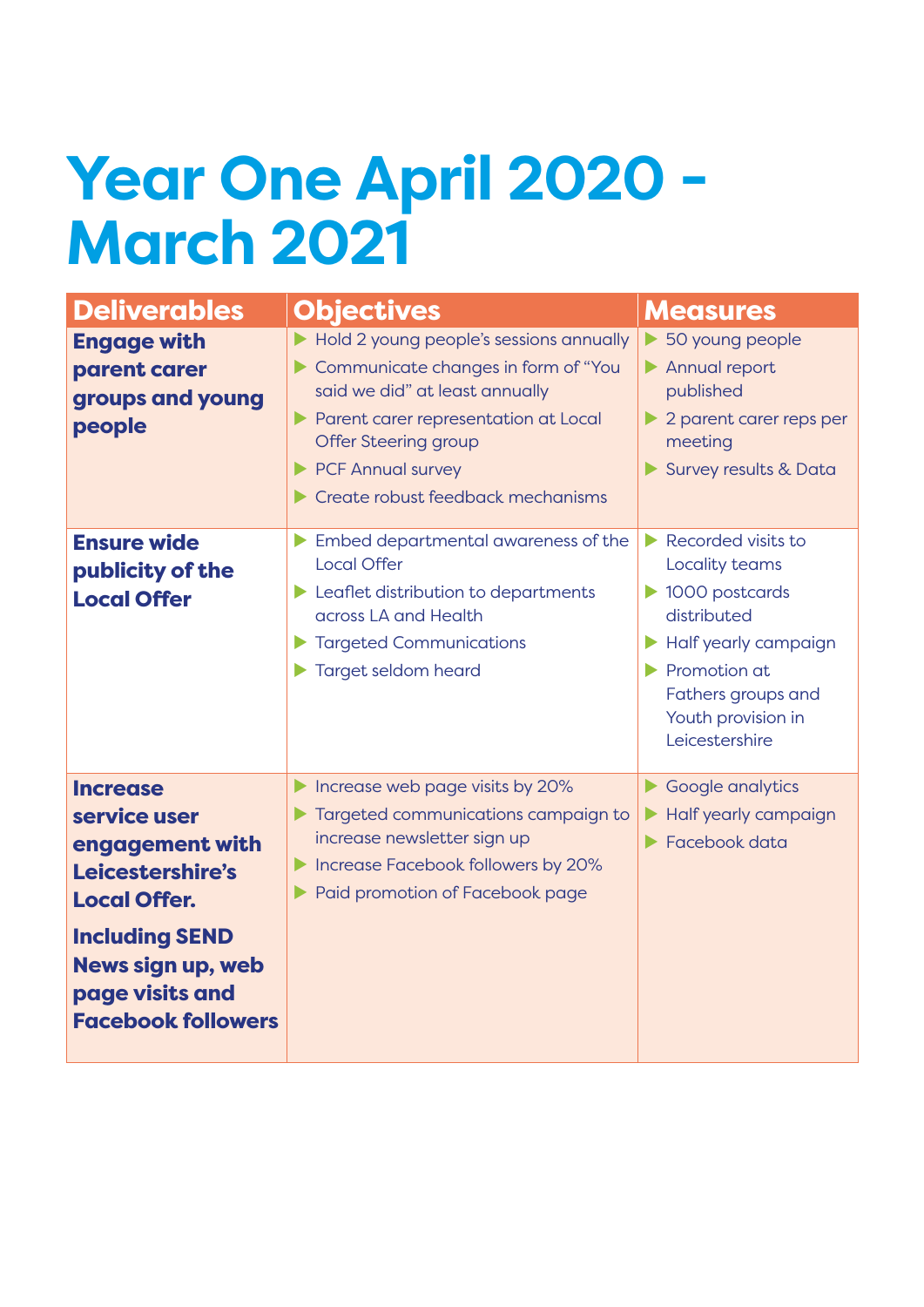| <b>Deliverables</b>                                                                 | <b>Objectives</b>                                                                                                                                                                                                                                                                                                                                                                                                             | <b>Measures</b>                                                                                                                                                                                                    |
|-------------------------------------------------------------------------------------|-------------------------------------------------------------------------------------------------------------------------------------------------------------------------------------------------------------------------------------------------------------------------------------------------------------------------------------------------------------------------------------------------------------------------------|--------------------------------------------------------------------------------------------------------------------------------------------------------------------------------------------------------------------|
| <b>Ensure</b><br>comprehensive,<br>up to date<br>and relevant<br><b>information</b> | Create thematic reviews of web pages<br>Yearly audit of School SEN Info reports<br>Yearly audit of compliance<br>requirements<br>Shared ownership of content across LA<br>departments and Health including CCG<br>and LPT<br>$\triangleright$ Co - produced content using various<br>methods eg. Preparing for adulthood<br>Yearly review of the Information and<br>Support Directory which is integral to<br>the Local Offer | Update reports from<br>workstream leads<br>Audit reports<br>Audit reports<br><b>Local Offer Steering</b><br>group agreement<br>• Online forum results,<br>reports, information<br>pack<br><b>Systematic review</b> |
| <b>Ensure Local Offer</b><br>is accessible in<br>communities                        | Bi-annual Roadshow visits to each<br>locality in Leicestershire including<br>various event days/ times - in review in<br>light of Covid-19<br>Targeted Roadshows including a<br>professionals only - in review in light of<br>Covid-19<br>User testing with young people's groups<br>Utilise digital technologies such as<br>video clips and social media                                                                     | <b>Roadshow Reports</b><br>Roadshow qualitative<br>and quantative data<br>Survey / testing<br>feedback<br><b>Published content</b>                                                                                 |

**NB.** Year 2 priorities are in development and designed with the local Offer Steering group which includes the Parent Carer Forum.

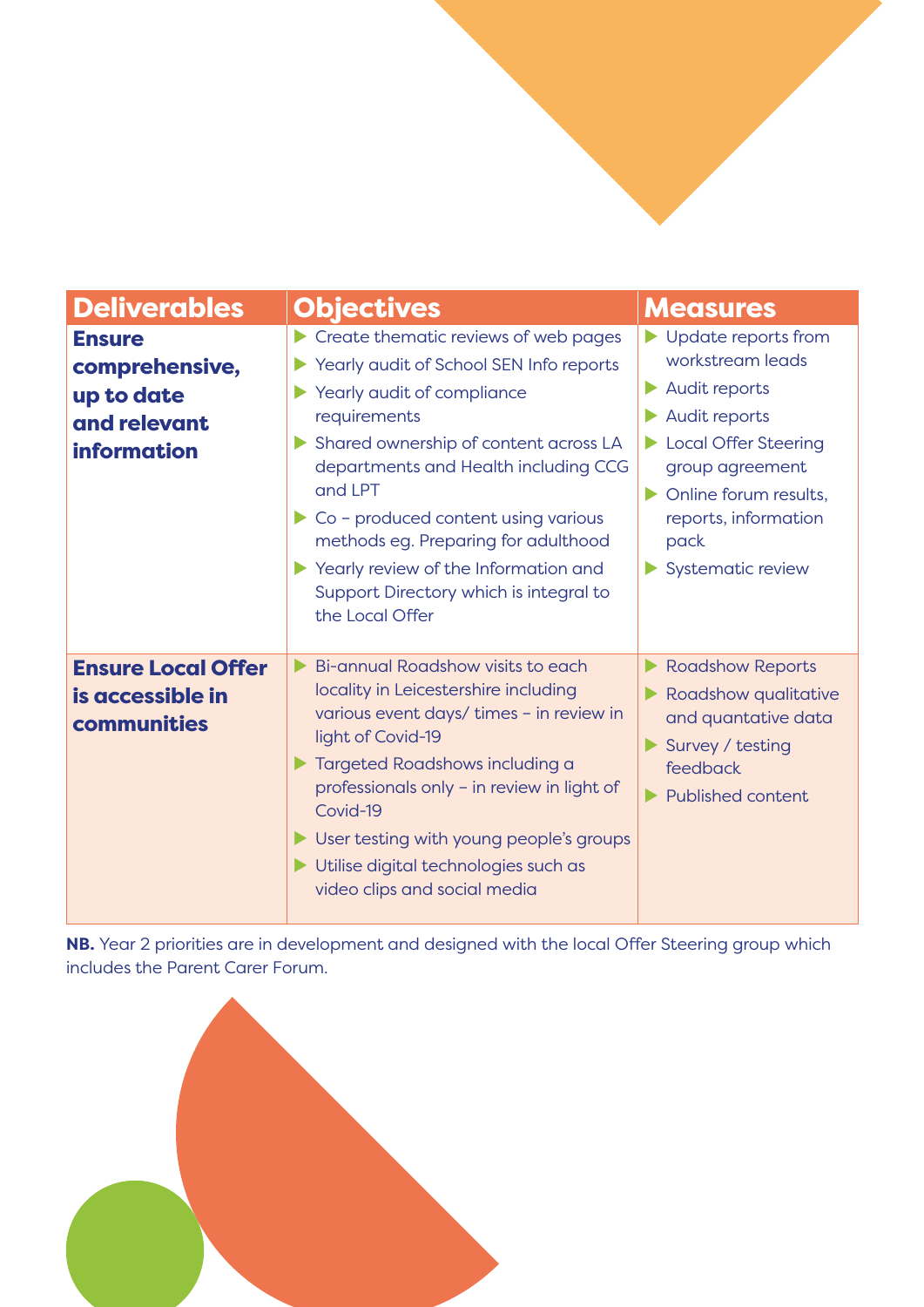## **Year Two April 2021 - March 2022**

| <b>Deliverables</b>                                                                                                                                                                                | <b>Objectives</b>                                                                                                                                                                                                                                                                                                                                                          | <b>Measures</b>                                                                                                                                                                                                                                                                          |
|----------------------------------------------------------------------------------------------------------------------------------------------------------------------------------------------------|----------------------------------------------------------------------------------------------------------------------------------------------------------------------------------------------------------------------------------------------------------------------------------------------------------------------------------------------------------------------------|------------------------------------------------------------------------------------------------------------------------------------------------------------------------------------------------------------------------------------------------------------------------------------------|
| <b>Engage with</b><br>parent carer<br>groups and young<br>people                                                                                                                                   | Hold 2 young people's sessions /<br>projects annually<br>Communicate changes in form of "You<br>Þ.<br>said we did" at least annually<br>Parent carer representation at Local<br><b>Offer Steering group</b><br>Local Offer online survey<br>Create robust feedback mechanisms<br>Use Confers Software to offer virtual<br>coproduction opportunities twice a<br>year       | 20 young people<br>Annual report<br>published<br>Parent representative<br>attendance at<br>meeting<br>Survey results & Data<br>You said we did<br>Findings & report                                                                                                                      |
| <b>Ensure wide</b><br>publicity of the<br><b>Local Offer</b>                                                                                                                                       | Create joint communication plans with<br>Corporate services<br>Embed departmental awareness of the<br><b>Local Offer</b><br>Create and distribute E-Flyer to<br>departments across the SEND<br>Partnership (education, health and<br>local authority)<br><b>Targeted Communications</b><br>Local Offer integral to LLR joint<br>commissioning Plans<br>Target seldom heard | <b>Communications Plan</b><br>$\blacktriangleright$<br>$\blacktriangleright$ Recorded visits to<br>Locality teams<br>$\blacktriangleright$ 1000 postcards<br>distributed<br>Half yearly campaign<br>Local Offer specific<br>actions present in plan<br>Evidence of targeted<br>campaigns |
| <b>Increase</b><br>service user<br>engagement with<br>Leicestershire's<br><b>Local Offer.</b><br><b>Including SEND</b><br><b>News sign up, web</b><br>page visits and<br><b>Facebook followers</b> | Increase web page visits by 20%<br>Targeted communications campaign<br>to increase newsletter sign up<br>Increase Facebook followers by 20%<br>Paid promotion of Facebook page                                                                                                                                                                                             | Google analytics<br>▶<br>Half yearly campaign<br>& New E-form to<br>created for sign up<br>process<br>Facebook data<br>Annual paid promotion                                                                                                                                             |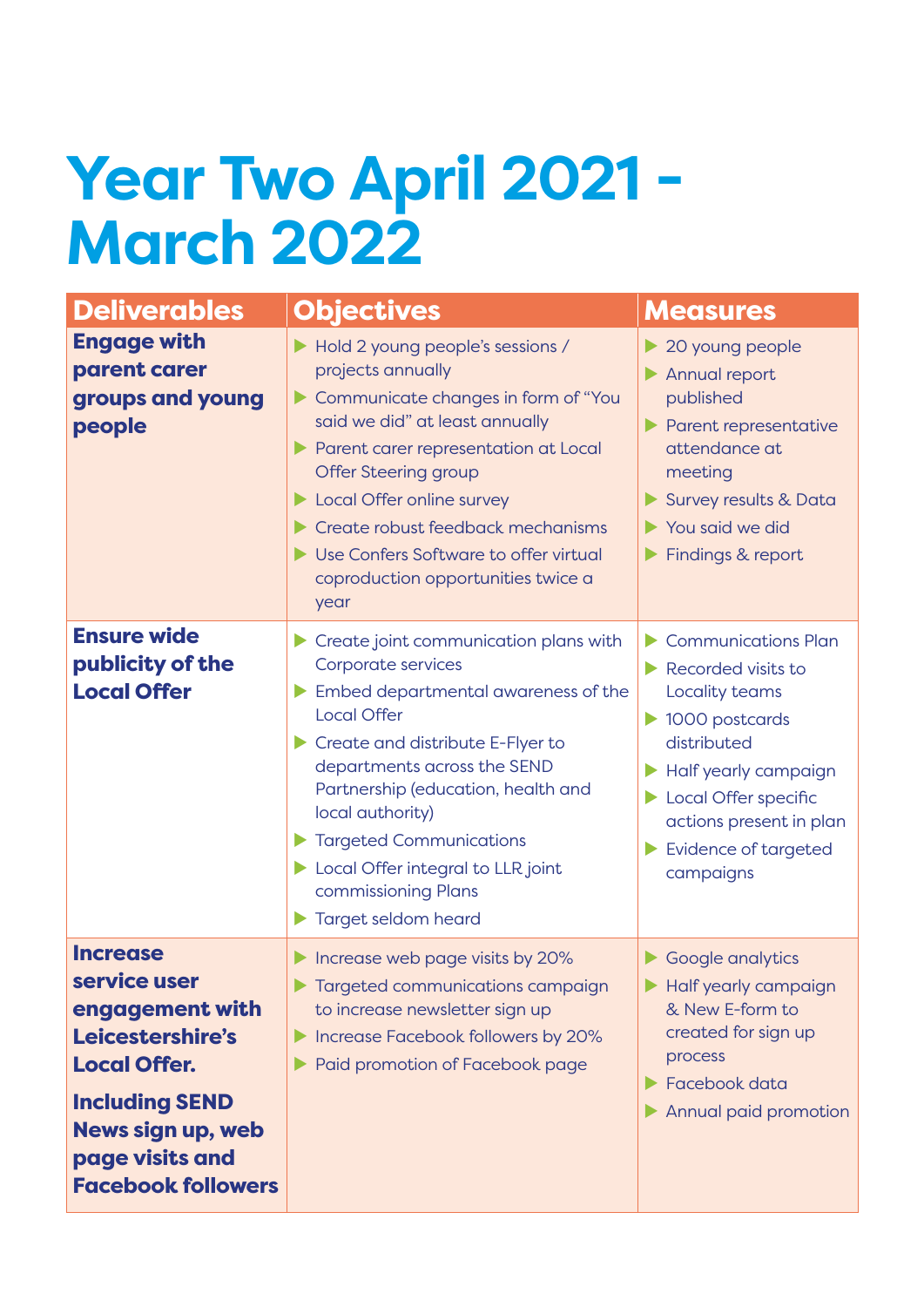| <b>Deliverables</b>                                                                 | <b>Objectives</b>                                                                                                                                                                                                                                                                                                                                                                                                                                | <b>Measures</b>                                                                                                                                                                                                                                                       |
|-------------------------------------------------------------------------------------|--------------------------------------------------------------------------------------------------------------------------------------------------------------------------------------------------------------------------------------------------------------------------------------------------------------------------------------------------------------------------------------------------------------------------------------------------|-----------------------------------------------------------------------------------------------------------------------------------------------------------------------------------------------------------------------------------------------------------------------|
| <b>Ensure</b><br>comprehensive,<br>up to date<br>and relevant<br><b>information</b> | Create thematic reviews of web pages<br>Yearly audit of School SEN Info reports<br>Yearly audit of compliance<br>requirements<br>Shared ownership of content across<br>Local Authority departments and<br>Health including CCG and LPT<br>Co - produced content using various<br>methods eg. Preparing for adulthood<br>Yearly review of the Information and<br>Support Directory which is integral to<br>the Local Offer                        | $\blacktriangleright$ Update reports from<br>workstream leads<br>Audit reports<br>Audit reports<br><b>Local Offer Steering</b><br>group agreement<br>& Commissioning<br><b>Strategy</b><br>Online forum results,<br>reports, information<br>pack<br>Systematic review |
| <b>Ensure Local Offer</b><br>is accessible in<br>communities                        | Bi-annual Roadshow visits to each<br>ь<br>locality in Leicestershire including<br>various event days/ times - in review in<br>light of Covid-19<br>Termly virtual Q&A sessions<br>Targeted Roadshows informed by using<br>qualitative and quantative data<br>User testing with young people's<br>groups<br>Utilise digital technologies such as<br>video clips and social media<br>Maintain high ranking for accessibility<br>via Silktide Index | <b>Roadshow Reports</b><br><b>Filmed videos</b><br>Roadshow qualitative<br>and quantative data<br>Survey / testing<br>feedback<br><b>Published content</b><br>Silktide review                                                                                         |